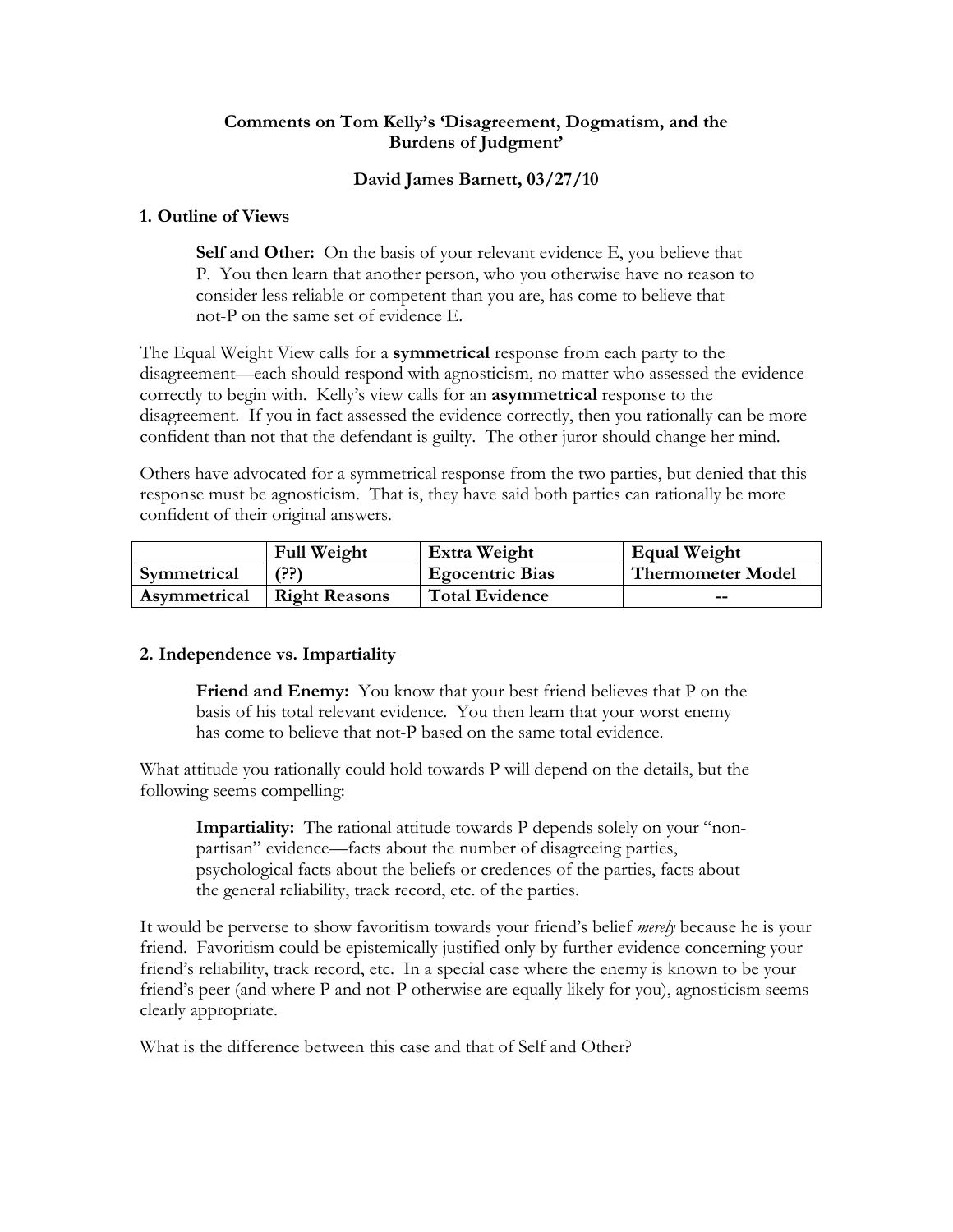**"Egocentric" Evidence:** The fact that you are a party to the disagreement, that you are the one who believes P, and that you are the one to whom the evidence appears to support that P.

This egocentric evidence could not justify you in putting more confidence in P than in not-P, any more than personal loyalty to your friend could.

Wedgewood: it seems absurd for anyone to think to themselves 'I'm me, and he's not; so I'm right and he's wrong'. But [instead, the thinking is] 'He has an intuition with the content that not-p, but at least prima facie, it appears that p; so at least prima facie, it appears that his intuitions are untrustworthy on this question.'

Christensen takes this too to be objectionable:

"Well, so and so disagrees with me about p. But since P is true, she's wrong about p. So however reliable she may generally be, I needn't take her disagreement about p as any reason at all to change my belief."

He takes this to support:

**Independence:** In evaluating the epistemic credentials of another person's belief about P, in order to determine how (if at all) to modify one's own belief about p, one should do so in a way that is independent of the reasoning behind one's own initial belief about p (2009:758).

Kelly's asymmetric views accommodates Impartiality in a different way. In the Self/Other case, *you have evidence E*. There is nothing egocentric about taking evidence E to support your view over the other person's.

Kelly puts the point somewhat differently. He takes the underlying motivation for Independence to be: Dogmatism is a formal vice, similar to hypocrisy. Instead, Kelly says that a dogmatic response is appropriate in some cases but not in others, *depending on the strength of your evidence for P*. Holocaust denial and True Story examples.

Some difficulties for Independence: Kelly's all-things-considered judgment call and Holocaust denial examples. Is this a fundamental problem, or just a tricky matter of formulation? Here is another case: Let the subject of disagreement be the effects of sleep deprivation on one's reasoning abilities, and suppose your disagreement is with an otherwise cogent thinker who has missed a night of sleep.

Problems for Kelly: At least in the True Story case, there is no cause for concern that one has made a mistake in reasoning. Compare two friends who are taking two classes together: a logic class and a statistics class. Suppose for simplicity that their homework problems involve real life (rather than fictional) events. They each solve a homework problem independently, and their answers turn out to disagree. For the correct student, is dogmatism more appropriate for logic problems than for statistics problems?

Kelly seems to suggest this for Christensen's Mental Calculation case: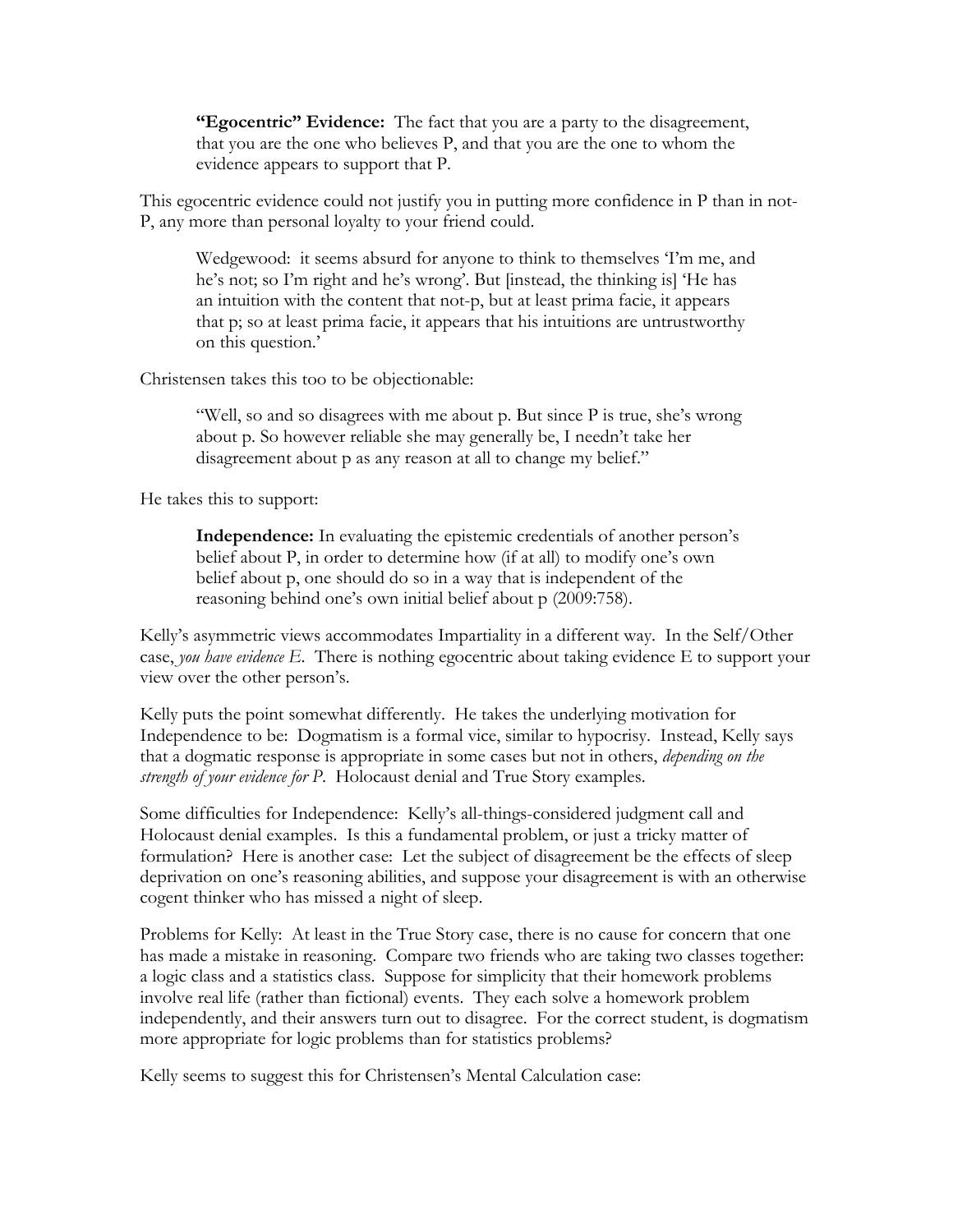if in fact you reasoned impeccably in arriving at your original answer, then the facts from which you reasoned (that the total bill is n dollars; that m people have agreed to divide the check evenly, etc.) literally *entail* the correct answer. So if such facts are among the evidence you have to go on in evaluating my belief, then they would seem to provide a basis for discounting my opinion entirely.

Intuitively, the epistemic significance of peer disagreement is that is suggests you made a mistake with respect to your first-order evidence. It's hard to see how you could weight these two sets of evidence against one another.

# **3. Bootstrapping Objections**

Elga objects that the Egocentric Bias (or Extra Weight) view leads to bootstrapping:

The crux of the argument is Elga's assumption, for sake of *reductio*, that:

whenever you and your friend disagree, you should be, say, 70% confident that your friend is the mistaken one.

Kelly says, plausibly, that this is not absurd in the case where you consistently have better supported views than your friend does:

[I]n some ways it would make our cognitive lives much easier if there were genuine [formal] norms of the relevant kind. … one would be in a position to know what credence one is rationally required to have, *without* needing to make a substantive judgment about what one's total evidence now supports, a type of judgment that is highly fallible, especially in the kind of "hard cases" that are salient in this context.

This is what Kelly calls the "burden of judgment." We all know that having true beliefs isn't always easy. On Kelly's view, the same goes for having rational beliefs.

Kelly then turns the tables on Elga, saying that in some cases, including his Seminar case, one's concluding that someone is not one's peer seems intuitively correct:

The possibility of rationally downgrading someone from the status of peer in this way will be especially apparent in cases in which one's initial judgment that the other person is a peer was itself based on relatively insubstantial evidence.

But this seems like the sort of case where even the Thermometer Model says you should downgrade the other person. If an arbitrary person is not a fool, then even if he no genius, he still will agree more often with geniuses than he will with fools. So if you can be pretty sure that you are no fool, the Thermometer Model licenses a growing suspicion that some enemy is a fool the more often you disagree.

Call it a draw?